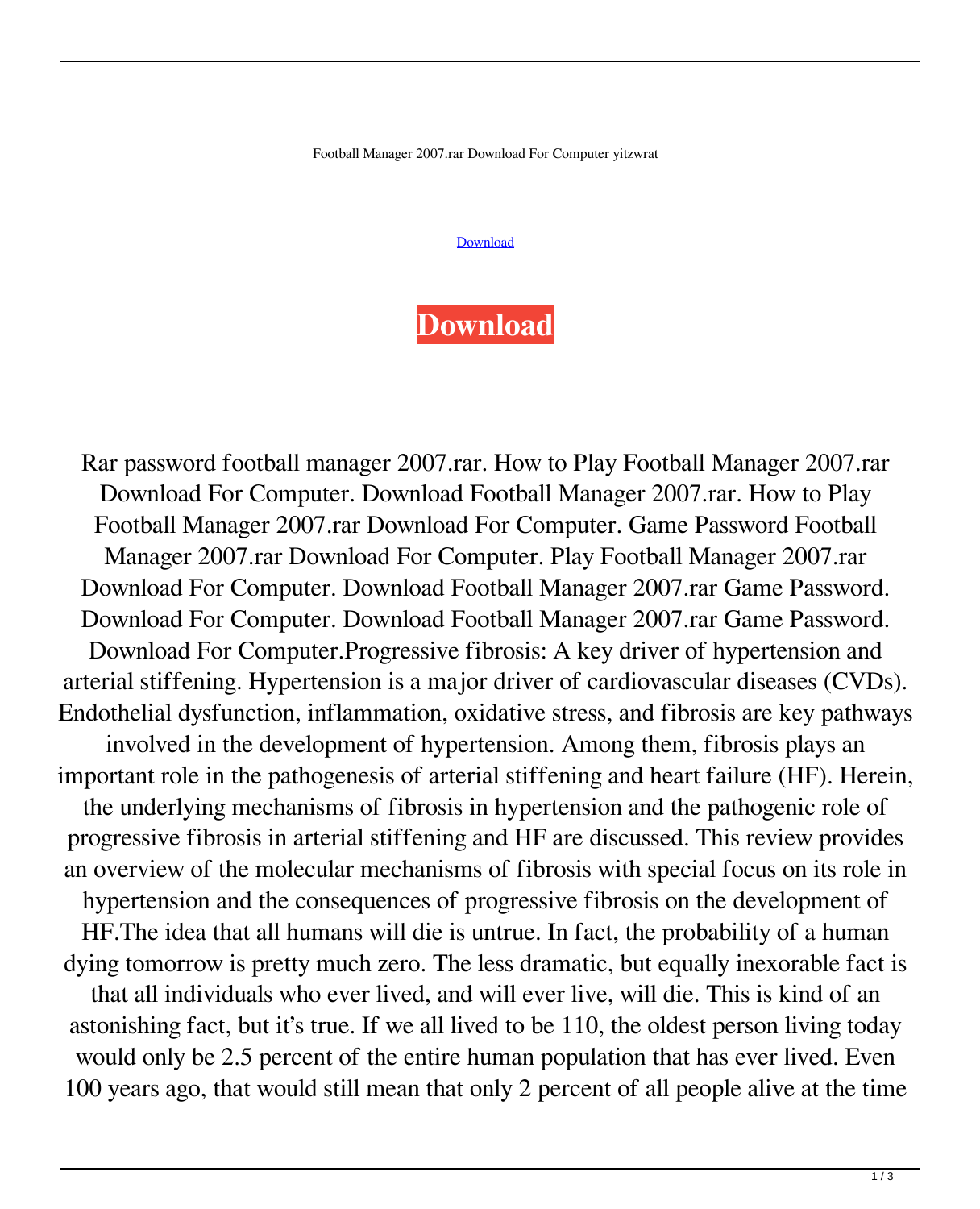would be living in the year 2000. All these statements can be taken in different ways. We can be fatalistic about the fact that we will all die. We can be fatalistic about the fact that all humans will die. Or, we can be fatalistic about the fact that the probability of anyone of us dying is so small that we can ignore it. It's a rare person who is able to make all these statements in a single sentence, and I'm not one of them. What I will do is express each one of them as a probability: First, the probability of all humans dying tomorrow is zero: Second, the probability of all humans having lived is 100 percent: Third, the probability of all humans living for some